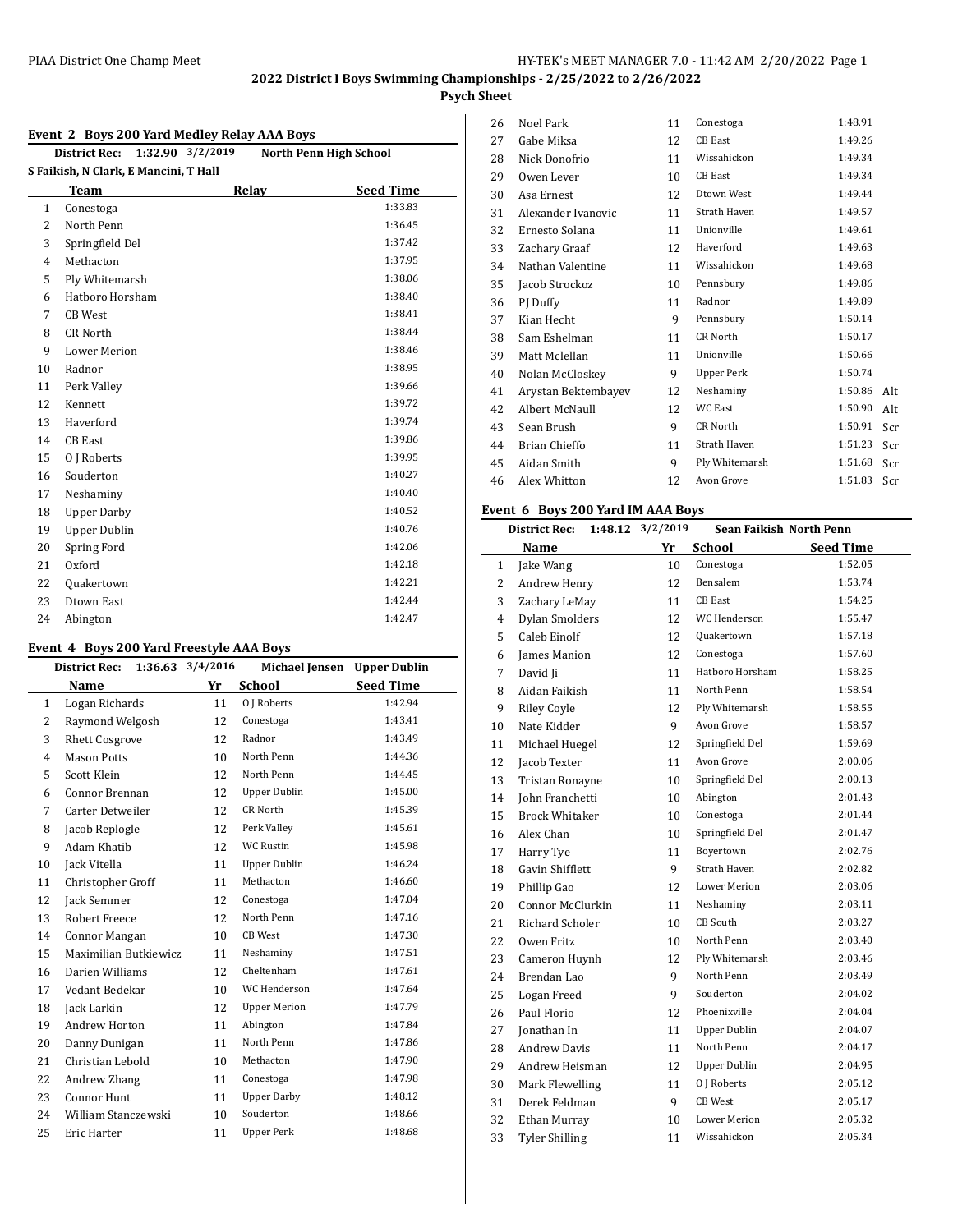$\overline{a}$ 

## **Psych Sheet**

## **Event 6 ...(Boys 200 Yard IM AAA Boys)**

|    | Name             | Yr | <b>School</b>       | <b>Seed Time</b> |
|----|------------------|----|---------------------|------------------|
| 34 | TJ Hayes         | 9  | Haverford           | 2:05.46          |
| 35 | Ryan Sabalaske   | 10 | CR South            | 2:05.62          |
| 36 | Will Bochanski   | 12 | Haverford           | 2:06.32          |
| 37 | Sebastian Emrick | 11 | Boyertown           | 2:06.44          |
| 38 | Joshua Einolf    | 10 | Quakertown          | 2:06.49          |
| 39 | Patrick Li       | q  | <b>Great Valley</b> | 2:06.81          |

#### **Event 8 Boys 50 Yard Freestyle AAA Boys**

|              | <b>District Rec:</b>   | 20.19 | 3/4/2016 | Michael Jensen Upper Dublin |                  |     |
|--------------|------------------------|-------|----------|-----------------------------|------------------|-----|
|              | Name                   |       | Yr       | School                      | <b>Seed Time</b> |     |
| $\mathbf{1}$ | Jake Kennedy           |       | 10       | Springfield Del             | 20.61            |     |
| 2            | Marcus Papanikolaou    |       | 10       | <b>CB</b> East              | 20.70            |     |
| 3            | Shane Eckler           |       | 10       | Ridley                      | 21.06            |     |
| 4            | Josh Sultanik          |       | 12       | <b>Lower Merion</b>         | 21.29            |     |
| 5            | Michael Kiedaisch      |       | 12       | CR North                    | 21.44            |     |
| 6            | Colin Davis            |       | 9        | 0 J Roberts                 | 21.50            |     |
| 7            | Francis Fan            |       | 11       | Harriton                    | 21.66            |     |
| 8            | Jadyn Manning          |       | 11       | North Penn                  | 21.70            |     |
| 9            | Eric Boeckx            |       | 11       | Ridley                      | 21.78            |     |
| 10           | Stephen Graver         |       | 12       | Conestoga                   | 21.83            |     |
| 11           | Drew Stephens          |       | 12       | Souderton                   | 21.92            |     |
| 12           | <b>Edward Stoltz</b>   |       | 9        | WC Henderson                | 21.93            |     |
| 13           | Luke Kennedy           |       | 11       | Springfield Del             | 21.94            |     |
| 14           | Jonathan Hoole         |       | 9        | Penncrest                   | 22.02            |     |
| 15           | Andrew Yu              |       | 10       | Radnor                      | 22.07            |     |
| 16           | Robbie Ferlick         |       | 11       | Souderton                   | 22.08            |     |
| 17           | Will Cano              |       | 12       | 0 J Roberts                 | 22.10            |     |
| 18           | Aaron Levine           |       | 12       | Lower Merion                | 22.12            |     |
| 19           |                        |       | 10       | Spring Ford                 | 22.12            |     |
|              | Patrick Baganski       |       |          | <b>Great Valley</b>         | 22.15            |     |
| 20           | Seth Turner            |       | 11       | Pennsbury                   | 22.25            |     |
| 21           | Jacob Cohen            |       | 12       | CR South                    | 22.26            |     |
| 22           | Matthew Vinnikov       |       | 11       | Haverford                   | 22.28            |     |
| 23           | Zach Scullin           |       | 12       |                             | 22.28            |     |
| 24           | <b>Ethan Roberts</b>   |       | 12       | Strath Haven                |                  |     |
| 25           | Charlie Nenchev        |       | 10       | Harriton                    | 22.37            |     |
| 26           | Eskander Bierman       |       | 11       | 0 J Roberts                 | 22.38            |     |
| 27           | Jackson Eshelman       |       | 12       | CR North                    | 22.46            |     |
| 28           | Jonas Andrulonis       |       | 12       | <b>Upper Dublin</b>         | 22.47            |     |
| 29           | Austin Wakefield       |       | 11       | CB West                     | 22.49            |     |
| 30           | Ryan Topmiller         |       | 12       | Oxford                      | 22.50            |     |
| 31           | Maksim Tishin          |       | 11       | Neshaminy                   | 22.55            |     |
| 32           | Brennan Coyle          |       | 10       | Ply Whitemarsh              | 22.56            |     |
| 33           | <b>Matt Pawlow</b>     |       | 12       | Conestoga                   | 22.58            |     |
| 34           | Gabe Carroll           |       | 10       | Dtown East                  | 22.59            |     |
| 35           | Daniel Shea            |       | 12       | Lower Merion                | 22.65            |     |
| 36           | Ryan Carson            |       | 12       | Haverford                   | 22.72            |     |
| 37           | Erik Floren-Smith      |       | 11       | Kennett                     | 22.77            |     |
| 38           | Michael Brattini       |       | 11       | Springfield Del             | 22.80            |     |
| 39           | Luke Andraka           |       | 11       | <b>Upper Merion</b>         | 22.82            |     |
| 40           | Josh McKelvy           |       | 12       | <b>Upper Perk</b>           | 22.85            |     |
| 41           | Charlie Lesher         |       | 11       | Kennett                     | 22.86            | Alt |
| 42           | Nathan Wauls           |       | 12       | North Penn                  | 22.93            | Alt |
| 43           | Aspen Malstrom         |       | 11       | Conestoga                   | 22.96            | Scr |
| 44           | <b>Connor Williams</b> |       | 9        | CR North                    | 22.97            | Scr |
| 45           | Brett Musselman        |       | 12       | Pennridge                   | 22.98            | Scr |
| 46           | Kenny Keagy            |       | 11       | Haverford                   | 22.98            | Scr |

| 47 | Darren Mo                   | 11 | Abington       | 23.05 | Scr |
|----|-----------------------------|----|----------------|-------|-----|
| 48 | Charlie Shankweiler         | 12 | Strath Haven   | 23.08 | Scr |
| 49 | Justin Cuevos Riego de Dies | 9  | Conestoga      | 23.10 | Scr |
| 50 | Ryan Symons                 | 12 | <b>CB</b> East | 23.10 | Scr |
| 51 | Colin Harkrader             | 11 | North Penn     | 23.14 | Scr |
| 52 | Jason Trosset               | 12 | Radnor         | 23.15 | Scr |
| 53 | Alexander Arjona            | 12 | Bensalem       | 23.18 | Scr |
| 54 | Benny Suit                  | 11 | Abington       | 23.19 | Scr |
| 55 | Eric Schilling              | 11 | Perk Valley    | 23.19 | Scr |
| 56 | Chase Montgomery            | 12 | Cheltenham     | 23.20 | Scr |

## **Event 12 Boys 100 Yard Butterfly AAA Boys**

|                | <b>District Rec:</b>                | 47.21 3/2/2019 | <b>Brendan Burns Conestoga</b> |                  |     |
|----------------|-------------------------------------|----------------|--------------------------------|------------------|-----|
|                | Name                                | Yr             | <b>School</b>                  | <b>Seed Time</b> |     |
| 1              | Jacob Johnson                       | 10             | Springfield Del                | 49.90            |     |
| $\overline{2}$ | John Yeniay                         | 10             | Conestoga                      | 51.03            |     |
| 3              | Gary Wang                           | 12             | Conestoga                      | 51.37            |     |
| 4              | Alex Karahalis                      | 11             | Oxford                         | 51.45            |     |
| 5              | Tommy Gibbs                         | 12             | Methacton                      | 51.65            |     |
| 6              | <b>Mason Potts</b>                  | 10             | North Penn                     | 51.87            |     |
| 7              | Adam Khatib                         | 12             | WC Rustin                      | 52.01            |     |
| 8              | Ryan Mc Donough                     | 12             | Conestoga                      | 52.16            |     |
| 9              | Jackson Eshelman                    | 12             | CR North                       | 52.29            |     |
| 10             | Kyle Given                          | 11             | Haverford                      | 52.58            |     |
| 11             | Jack Giuliana                       | 11             | Hatboro Horsham                | 53.36            |     |
| 12             | Gabriel Green                       | 11             | <b>Upper Darby</b>             | 53.56            |     |
| 13             | Ryan Symons                         | 12             | CB East                        | 53.57            |     |
| 14             | Josh Mansfield                      | 12             | William Tennent                | 53.64            |     |
| 15             | Nathan Rawa                         | 11             | North Penn                     | 53.73            |     |
| 16             | Jordan Mandelbaum                   | 11             | <b>Lower Merion</b>            | 53.92            |     |
| 17             | Seth Turner                         | 11             | <b>Great Valley</b>            | 54.30            |     |
| 18             | Sam Eshelman                        | 11             | CR North                       | 54.31            |     |
| 19             | Ben Incollingo                      | 12             | Perk Valley                    | 54.47            |     |
| 20             | Brock Green                         | 10             | <b>Upper Darby</b>             | 54.62            |     |
| 21             | <b>Matthew Thomas</b>               | 11             | <b>Lower Merion</b>            | 54.72            |     |
| 22             | Spencer Motelson                    | 10             | Upper Dublin                   | 54.81            |     |
| 23             | Omar Niazy                          | 11             | Lower Merion                   | 54.84            |     |
| 24             | Idan Isakov                         | 11             | Neshaminy                      | 54.87            |     |
| 25             | Sam Graaf                           | 9              | Haverford                      | 54.88            |     |
| 26             | Owen Fritz                          | 10             | North Penn                     | 54.93            |     |
| 27             | Mason DiMauro                       | 9              | North Penn                     | 54.97            |     |
| 28             | Giuliano Bucciarelli                | 10             | WC East                        | 55.11            |     |
| 29             | Ethan Suessmuth                     | 9              | 0 J Roberts                    | 55.12            |     |
| 30             | George Harkins                      | 9              | WC Rustin                      | 55.17            |     |
| 31             | Ezra Holmlund                       | 09             | <b>Upper Dublin</b>            | 55.21            |     |
|                |                                     | 11             | Wissahickon                    | 55.24            |     |
| 32             | <b>Tyler Shilling</b><br>Patrick Li | 9              | <b>Great Valley</b>            | 55.33            |     |
| 33             |                                     |                | 0 J Roberts                    | 55.39            |     |
| 34             | Mark Flewelling                     | 11             |                                |                  |     |
| 35             | Hutch Wood                          | 9              | Conestoga                      | 55.45            |     |
| 36             | Michael Gewartowski                 | 11             | <b>Upper Dublin</b>            | 55.50            |     |
| 37             | Franco Ciccarone                    | 9              | <b>Upper Dublin</b>            | 55.57            |     |
| 38             | Roy Zhang                           | 12             | CB West                        | 55.66            |     |
| 39             | <b>IR</b> Herman                    | 10             | <b>Upper Merion</b>            | 55.78            |     |
| 40             | Luke Olmstead                       | 11             | <b>Upper Darby</b>             | 55.95            |     |
| 41             | Jack Mooney                         | 9              | <b>Upper Perk</b>              | 55.96            | Alt |
| 42             | Gabe Summa                          | 10             | Kennett                        | 55.98            | Alt |
| 43             | David Pyfer                         | 12             | Quakertown                     | 56.18            | Scr |
| 44             | Paul Florio                         | 12             | Phoenixville                   | 56.22            | Scr |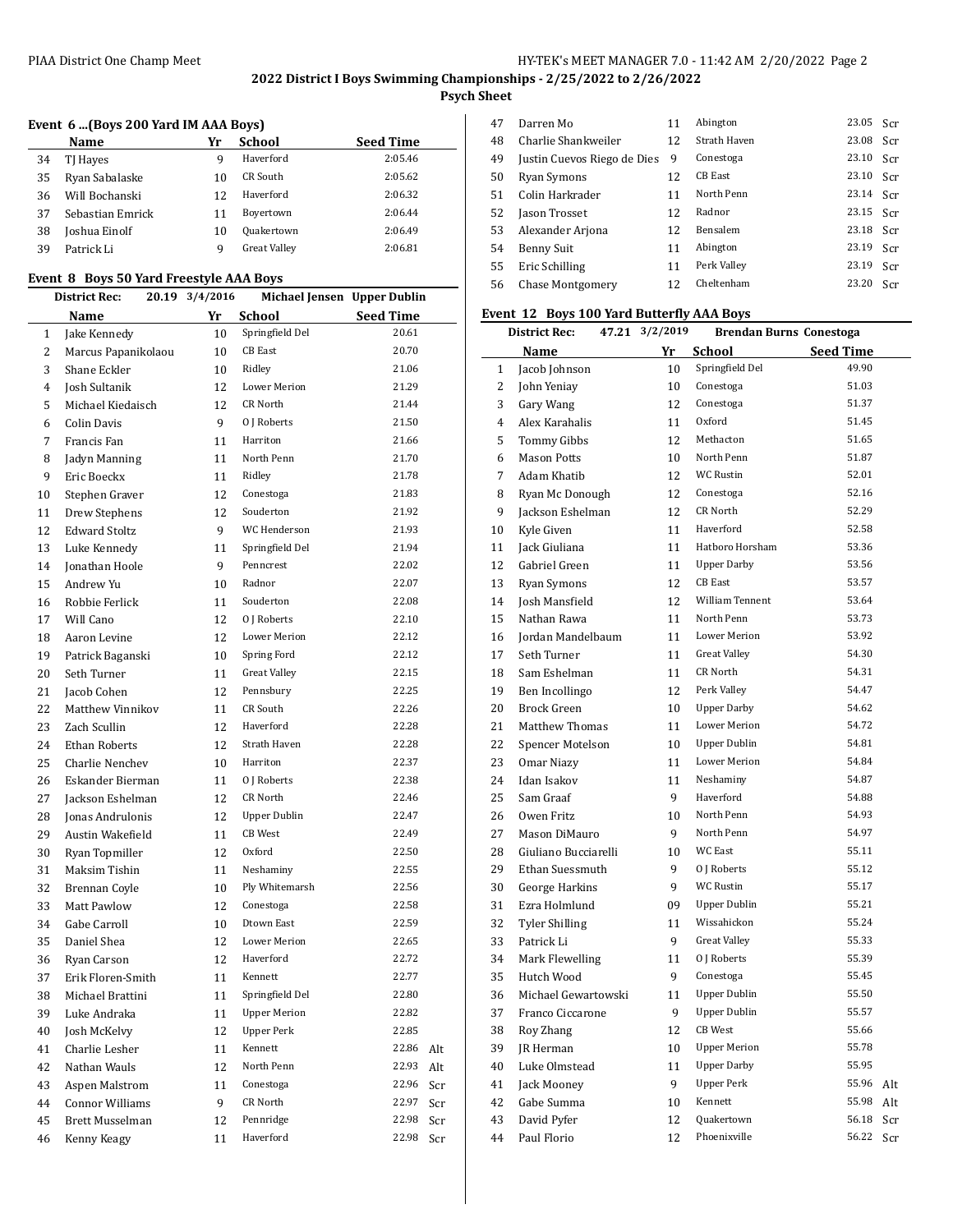**Psych Sheet**

## **Event 12 ...(Boys 100 Yard Butterfly AAA Boys)**

|    | Name             | Yr | School          | <b>Seed Time</b> |       |
|----|------------------|----|-----------------|------------------|-------|
| 45 | Alexander Arjona | 12 | <b>Bensalem</b> | 56.22            | - Scr |
| 46 | John Du          | 10 | Methacton       | 56.32 Scr        |       |
| 47 | Alex Pasquarello | 10 | Abington        | 56.35 Scr        |       |
| 48 | Kyle Long        | 11 | Hatboro Horsham | 56.55 Scr        |       |
| 49 | Blaise Sadowski  | q  | Spring Ford     | 56.61            | Scr   |
| 50 | Jacob Kellerman  | 10 | Radnor          | 56.89            | Scr   |

#### **Event 14 Boys 200 Yard Freestyle Relay AAA Boys**

| District Rec: 1:23.52 3/3/2018 |  |  | Hatboro-Horsham High School |
|--------------------------------|--|--|-----------------------------|
|--------------------------------|--|--|-----------------------------|

#### **J Scully, S Sumner, L Emig, A Thomas**

l.

| Team                | Relav | <b>Seed Time</b> |     |
|---------------------|-------|------------------|-----|
| North Penn          |       | 1:26.50          |     |
| Conestoga           |       | 1:26.89          |     |
| Springfield Del     |       | 1:27.13          |     |
| <b>Lower Merion</b> |       | 1:27.58          |     |
| <b>Upper Dublin</b> |       | 1:28.56          |     |
| Souderton           |       | 1:28.74          |     |
| 0 J Roberts         |       | 1:28.89          |     |
| Hatboro Horsham     |       | 1:29.08          |     |
| Ply Whitemarsh      |       | 1:29.27          |     |
| <b>WC</b> Henderson |       | 1:29.39          |     |
| Kennett             |       | 1:29.86          |     |
| Neshaminy           |       | 1:30.01          |     |
| Radnor              |       | 1:30.03          |     |
| Abington            |       | 1:30.40          |     |
| <b>CB</b> East      |       | 1:30.60          |     |
| <b>CR North</b>     |       | 1:30.62          |     |
| Haverford           |       | 1:30.79          |     |
| Spring Ford         |       | 1:30.82          |     |
| Pennsbury           |       | 1:30.90          |     |
| Avon Grove          |       | 1:31.06          |     |
| <b>Strath Haven</b> |       | 1:31.23          |     |
| Harriton            |       | 1:31.26          |     |
| Ridley              |       | 1:31.46          |     |
| Dtown East          |       | 1:31.61          |     |
| <b>Upper Darby</b>  |       | 1:31.86          | Alt |
| <b>Upper Merion</b> |       | 1:31.87          | Alt |
| <b>CB</b> West      |       | 1:31.94          | Scr |
| Wissahickon         |       | 1:32.02          | Scr |
| Methacton           |       | 1:32.35          | Scr |
|                     |       |                  |     |

#### **Event 16 Boys 100 Yard Freestyle AAA Boys**

|    | <b>District Rec:</b> | 44.04 | 3/5/2016 | Michael Jensen Upper Dublin |                  |
|----|----------------------|-------|----------|-----------------------------|------------------|
|    | Name                 |       | Yr       | School                      | <b>Seed Time</b> |
| 1  | Marcus Papanikolaou  |       | 10       | <b>CB</b> East              | 45.83            |
| 2  | Jake Kennedy         |       | 10       | Springfield Del             | 46.30            |
| 3  | Liam Simmons         |       | 12       | Kennett                     | 46.44            |
| 4  | Shane Eckler         |       | 10       | Ridley                      | 47.18            |
| 5  | Francis Fan          |       | 11       | Harriton                    | 47.43            |
| 6  | Jacob Johnson        |       | 10       | Springfield Del             | 47.46            |
| 7  | Connor Brennan       |       | 12       | <b>Upper Dublin</b>         | 47.60            |
| 8  | Stephen Graver       |       | 12       | Conestoga                   | 47.61            |
| 9  | Chase Bentley        |       | 12       | Radnor                      | 47.68            |
| 10 | Colin Davis          |       | 9        | 0 J Roberts                 | 47.84            |
| 11 | Carter Detweiler     |       | 12       | CR North                    | 47.86            |
| 12 | Josh Sultanik        |       | 12       | <b>Lower Merion</b>         | 47.97            |

| 13 | Drew Stephens         | 12 | Souderton           | 48.06 |     |
|----|-----------------------|----|---------------------|-------|-----|
| 14 | <b>Robert Freece</b>  | 12 | North Penn          | 48.08 |     |
| 15 | Robbie Ferlick        | 11 | Souderton           | 48.23 |     |
| 16 | <b>Riley Coyle</b>    | 12 | Ply Whitemarsh      | 48.24 |     |
| 17 | Jonas Andrulonis      | 12 | <b>Upper Dublin</b> | 48.25 |     |
| 18 | <b>Blaise Hofmann</b> | 9  | CB West             | 48.44 |     |
| 19 | Phillip Gao           | 12 | <b>Lower Merion</b> | 48.56 |     |
| 20 | <b>Brock Whitaker</b> | 10 | Conestoga           | 48.73 |     |
| 21 | Aaron Levine          | 12 | <b>Lower Merion</b> | 48.88 |     |
| 22 | Michael Kiedaisch     | 12 | CR North            | 48.90 |     |
| 23 | Will Cano             | 12 | 0 J Roberts         | 48.91 |     |
| 24 | Jadyn Manning         | 11 | North Penn          | 48.96 |     |
| 25 | Andrew Horton         | 11 | Abington            | 48.98 |     |
| 26 | <b>Tommy Gibbs</b>    | 12 | Methacton           | 49.00 |     |
| 27 | Arystan Bektembayev   | 12 | Neshaminy           | 49.05 |     |
| 28 | Maksim Tishin         | 11 | Neshaminy           | 49.18 |     |
| 29 | Josh Mansfield        | 12 | William Tennent     | 49.20 |     |
| 30 | Spencer Alderson      | 10 | Hatboro Horsham     | 49.22 |     |
| 31 | Andrew Yu             | 10 | Radnor              | 49.45 |     |
| 32 | Erik Floren-Smith     | 11 | Kennett             | 49.56 |     |
| 33 | Eric Boeckx           | 11 | Ridley              | 49.65 |     |
| 34 | Gabe Carroll          | 10 | Dtown East          | 49.69 |     |
| 35 | Zachary Graaf         | 12 | Haverford           | 49.82 |     |
| 36 | Jacob Cohen           | 12 | Pennsbury           | 49.85 |     |
| 37 | Michael Gewartowski   | 11 | <b>Upper Dublin</b> | 49.89 |     |
| 38 | Brendan Lao           | 9  | North Penn          | 49.90 |     |
| 39 | Josh McKelvy          | 12 | <b>Upper Perk</b>   | 49.92 |     |
| 40 | Matt Pawlow           | 12 | Conestoga           | 49.95 |     |
| 41 | Austin Wakefield      | 11 | <b>CB</b> West      | 49.98 | Alt |
| 42 | <b>Stanley Kim</b>    | 12 | Conestoga           | 50.01 | Scr |
| 43 | Eskander Bierman      | 11 | 0 J Roberts         | 50.01 | Scr |
| 44 | Matt Dyer             | 12 | WC Henderson        | 50.03 | Scr |
| 45 | Brian Chieffo         | 11 | Strath Haven        | 50.12 | Scr |
| 46 | Gabe Miksa            | 12 | CB East             | 50.30 | Scr |
| 47 | Colin Harkrader       | 11 | North Penn          | 50.36 | Scr |
| 48 | David Pyfer           | 12 | Quakertown          | 50.37 | Scr |
| 49 | Logan Freed           | 9  | Souderton           | 50.57 | Scr |
| 50 | Jonathan In           | 11 | <b>Upper Dublin</b> | 50.61 | Scr |
| 51 | Daniel Shea           | 12 | Lower Merion        | 50.64 | Scr |
| 52 | Ryan Carson           | 12 | Haverford           | 50.71 | Scr |
| 53 | Brett Musselman       | 12 | Pennridge           | 50.83 | Scr |
| 54 | Carmen Schoppe        | 10 | Wissahickon         | 50.86 | Scr |
| 55 | Dylan Dayrit          | 10 | Spring Ford         | 50.87 | Scr |
| 56 | Jack Mooney           | 9  | <b>Upper Perk</b>   | 50.95 | Scr |
| 57 | Aidan McIlroy         | 12 | Dtown East          | 51.14 | Scr |
| 58 | <b>Benny Suit</b>     | 11 | Abington            | 51.16 | Scr |
| 59 | <b>Brady Scott</b>    | 9  | CB East             | 51.20 | Scr |

## **Event 18 Boys 500 Yard Freestyle AAA Boys**

|   | <b>District Rec:</b>  | 4:31.28 3/4/2018 | Emils Jurcik | Kennett          |
|---|-----------------------|------------------|--------------|------------------|
|   | Name                  | Yr               | School       | <b>Seed Time</b> |
| 1 | Logan Richards        | 11               | 0   Roberts  | 4:35.29          |
| 2 | <b>Rhett Cosgrove</b> | 12               | Radnor       | 4:36.18          |
| 3 | Danny Dunigan         | 11               | North Penn   | 4:41.35          |
| 4 | <b>Dylan Smolders</b> | 12               | WC Henderson | 4:41.80          |
| 5 | John Yeniay           | 10               | Conestoga    | 4:43.26          |
| 6 | Zachary LeMay         | 11               | CB East      | 4:46.49          |
|   | Jacob Replogle        | 12               | Perk Valley  | 4:46.70          |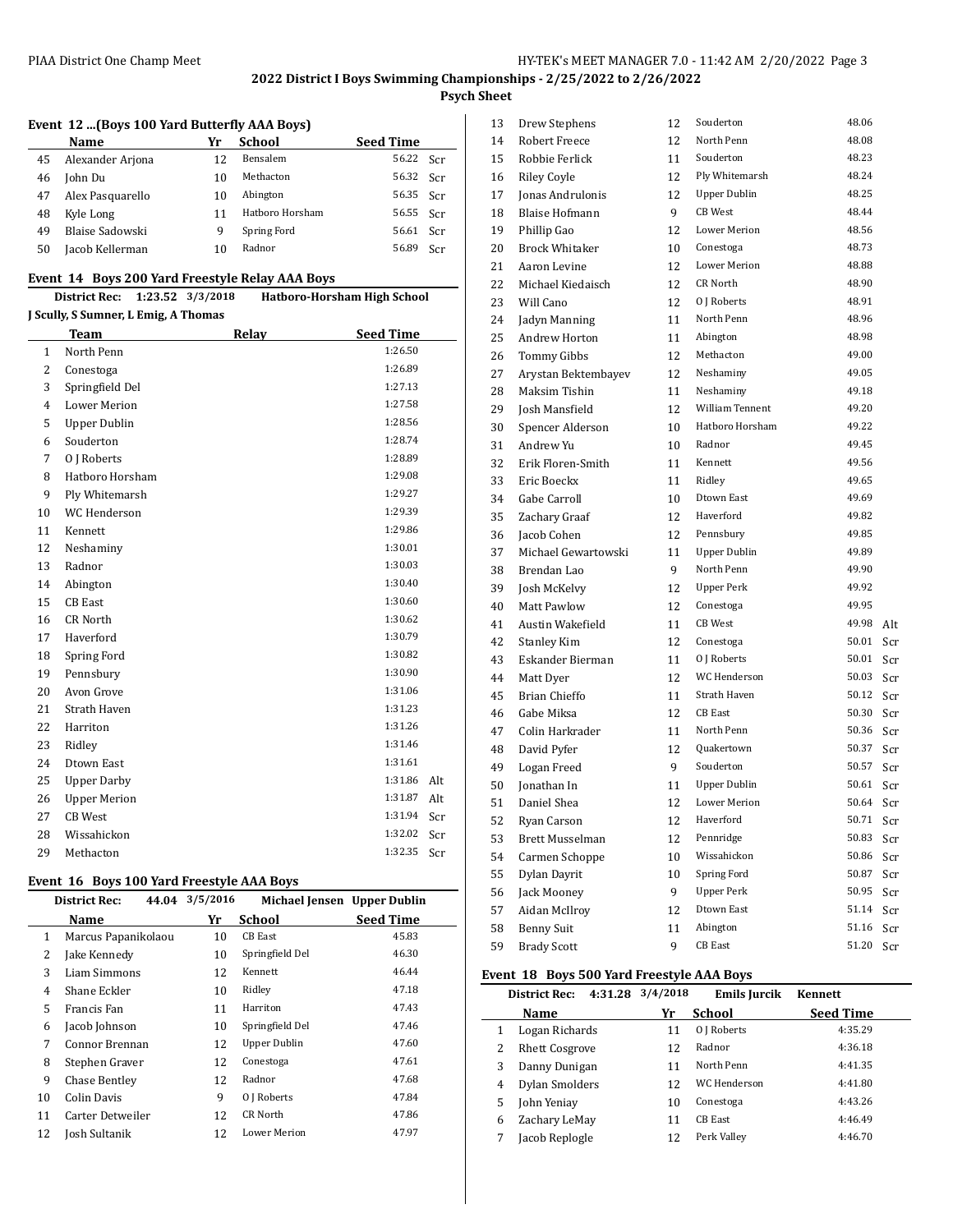**Psych Sheet**

|  |  |  |  | Event 18  (Boys 500 Yard Freestyle AAA Boys) |
|--|--|--|--|----------------------------------------------|
|--|--|--|--|----------------------------------------------|

|    | Name                  | Yr | <b>School</b>       | <b>Seed Time</b> |     |
|----|-----------------------|----|---------------------|------------------|-----|
| 8  | Aidan Faikish         | 11 | North Penn          | 4:47.19          |     |
| 9  | Michael Huegel        | 12 | Springfield Del     | 4:47.91          |     |
| 10 | Nate Kidder           | 9  | Avon Grove          | 4:47.92          |     |
| 11 | Andrew Henry          | 12 | Bensalem            | 4:49.38          |     |
| 12 | Connor Mangan         | 10 | <b>CB</b> West      | 4:51.59          |     |
| 13 | Darien Williams       | 12 | Cheltenham          | 4:51.61          |     |
| 14 | Jack Semmer           | 12 | Conestoga           | 4:51.76          |     |
| 15 | Tristan Ronayne       | 10 | Springfield Del     | 4:51.80          |     |
| 16 | Owen Lever            | 10 | <b>CB</b> East      | 4:52.11          |     |
| 17 | Gavin Shifflett       | 9  | Strath Haven        | 4:52.39          |     |
| 18 | James Manion          | 12 | Conestoga           | 4:52.50          |     |
| 19 | Noel Park             | 11 | Conestoga           | 4:53.72          |     |
| 20 | Jack Vitella          | 11 | <b>Upper Dublin</b> | 4:54.58          |     |
| 21 | <b>Timothy Schwar</b> | 12 | North Penn          | 4:54.92          |     |
| 22 | Jacob Texter          | 11 | Avon Grove          | 4:55.82          |     |
| 23 | Eric Harter           | 11 | <b>Upper Perk</b>   | 4:55.88          |     |
| 24 | PJ Duffy              | 11 | Radnor              | 4:56.02          |     |
| 25 | Kian Hecht            | 9  | Pennsbury           | 4:57.46          |     |
| 26 | Jack Larkin           | 12 | <b>Upper Merion</b> | 4:57.86          |     |
| 27 | Alexander Ivanovic    | 11 | Strath Haven        | 4:57.94          |     |
| 28 | Alex Whitton          | 12 | Avon Grove          | 4:58.52          |     |
| 29 | Connor Hunt           | 11 | <b>Upper Darby</b>  | 4:59.03          |     |
| 30 | Ryan Woolaver         | 12 | North Penn          | 4:59.62          |     |
| 31 | Colby Whitney         | 9  | Haverford           | 4:59.98          |     |
| 32 | Nolan McCloskey       | 9  | <b>Upper Perk</b>   | 5:00.10          |     |
| 33 | Ethan Cooper          | 11 | Hatboro Horsham     | 5:00.47          |     |
| 34 | Nick Donofrio         | 11 | Wissahickon         | 5:00.59          |     |
| 35 | TJ Hayes              | 9  | Haverford           | 5:00.89          |     |
| 36 | Christian Lebold      | 10 | Methacton           | 5:00.97          |     |
| 37 | AJ Chapman            | 10 | WC Rustin           | 5:01.79          |     |
| 38 | Harry Tye             | 11 | Boyertown           | 5:02.01          |     |
| 39 | Gavin Heffernan       | 11 | WC East             | 5:02.15          |     |
| 40 | Max McCloskey         | 9  | CB West             | 5:03.05          |     |
| 41 | Nathan Valentine      | 11 | Wissahickon         | 5:03.91          | Alt |
| 42 | William Stanczewski   | 10 | Souderton           | 5:04.02          | Alt |
| 43 | <b>Toby Herzog</b>    | 9  | <b>Upper Dublin</b> | 5:04.53          | Scr |
| 44 | Chuckie Eames         | 11 | Abington            | 5:04.83          | Scr |
| 45 | Patrick Bowker        | 10 | 0 J Roberts         | 5:05.25          | Scr |
| 46 | Ernesto Solana        | 11 | Unionville          | 5:05.38          | Scr |
| 47 | Jordan Quimby         | 11 | Wissahickon         | 5:05.49          | Scr |
| 48 | Nigel Lukomski-Pizzo  | 10 | CR North            | 5:05.51          | Scr |
| 49 | Ethan Murray          | 10 | <b>Lower Merion</b> | 5:05.59          | Scr |
| 50 | Nate Reagan           | 9  | Spring Ford         | 5:06.34          | Scr |
|    |                       |    |                     |                  |     |

## **Event 20 Boys 100 Yard Backstroke AAA Boys**

|   | 46.91<br><b>District Rec:</b> | 3/3/2019 | Brendan Burns Conestoga |                  |
|---|-------------------------------|----------|-------------------------|------------------|
|   | Name                          | Yr       | School                  | <b>Seed Time</b> |
| 1 | Liam Simmons                  | 12       | Kennett                 | 50.05            |
| 2 | Gary Wang                     | 12       | Conestoga               | 51.02            |
| 3 | Ryan Mc Donough               | 12       | Conestoga               | 52.18            |
| 4 | Charlie Nenchev               | 10       | Harriton                | 52.78            |
| 5 | Blaise Hofmann                | 9        | CB West                 | 52.88            |
| 6 | Christopher Groff             | 11       | Methacton               | 52.93            |
| 7 | Caleb Einolf                  | 12       | Quakertown              | 53.28            |
| 8 | Jordan Mandelbaum             | 11       | <b>Lower Merion</b>     | 53.63            |
| 9 | Maximilian Butkiewicz         | 11       | Neshaminy               | 53.68            |

| 10 | Jonathan Hoole       | 9  | Penncrest           | 54.50 |
|----|----------------------|----|---------------------|-------|
| 11 | Matt Mclellan        | 11 | Unionville          | 54.67 |
| 12 | Corbin King          | 12 | CB East             | 54.70 |
| 13 | AJ Chapman           | 10 | WC Rustin           | 54.77 |
| 14 | Chase Bentley        | 12 | Radnor              | 54.95 |
| 15 | Luke Olmstead        | 11 | <b>Upper Darby</b>  | 55.08 |
| 16 | Nathan Rawa          | 11 | North Penn          | 55.15 |
| 17 | Vedant Bedekar       | 10 | WC Henderson        | 55.48 |
| 18 | <b>Ethan Roberts</b> | 12 | Strath Haven        | 55.56 |
| 19 | <b>Edward Stoltz</b> | 9  | <b>WC</b> Henderson | 55.65 |
| 20 | Kyle Given           | 11 | Haverford           | 55.66 |
| 21 | Mason DiMauro        | 9  | North Penn          | 55.89 |
| 22 | Michael Brattini     | 11 | Springfield Del     | 56.08 |
| 23 | Will Bochanski       | 12 | Haverford           | 56.14 |
| 24 | Andrew Zhang         | 11 | Conestoga           | 56.20 |
| 25 | Ray Luan             | 11 | Radnor              | 56.24 |
| 26 | Macek Vandermolen    | 9  | North Penn          | 56.36 |
| 27 | Zach Scullin         | 12 | Haverford           | 56.43 |
| 28 | Patrick Baganski     | 10 | Spring Ford         | 56.53 |
| 29 | Dylan Mignogna       | 12 | Hathoro Horsham     | 56.66 |
| 30 | Colin Nash           | 9  | Abington            | 56.81 |
| 31 | Sean Brush           | 9  | CR North            | 57.01 |
| 32 | Sebastian Hess       | 9  | <b>WC Rustin</b>    | 57.09 |
| 33 | Abraham Bleazard     | 10 | Souderton           | 57.18 |
| 34 | Daniel Klachkivski   | 9  | Neshaminy           | 57.23 |
| 35 | Jason Trosset        | 12 | Radnor              | 57.25 |
| 36 | Giuliano Bucciarelli | 10 | <b>WC East</b>      | 57.28 |
| 37 | Matt Casadei         | 9  | Haverford           | 57.44 |
| 38 | Nate Kulp            | 10 | 0 J Roberts         | 57.48 |
| 39 | Luke Myers           | 10 | Kennett             | 57.88 |
| 40 | Ryan O'Donnell       | 9  | North Penn          | 57.98 |
|    |                      |    |                     |       |

## **Event 22 Boys 100 Yard Breaststroke AAA Boys**

| 55.28 2000<br><b>District Rec:</b> |                        |    | <b>Brendan Hansen Haverford</b> |                  |
|------------------------------------|------------------------|----|---------------------------------|------------------|
|                                    | Name                   | Yr | School                          | <b>Seed Time</b> |
| $\mathbf{1}$                       | Jake Wang              | 10 | Conestoga                       | 55.45            |
| 2                                  | Alex Karahalis         | 11 | Oxford                          | 58.19            |
| 3                                  | Raymond Welgosh        | 12 | Conestoga                       | 58.32            |
| 4                                  | Connor McClurkin       | 11 | Neshaminy                       | 59.25            |
| 5                                  | Brennan Coyle          | 10 | Ply Whitemarsh                  | 59.48            |
| 6                                  | David Ji               | 11 | Hatboro Horsham                 | 59.54            |
| 7                                  | Scott Klein            | 12 | North Penn                      | 59.86            |
| 8                                  | Cooper Demark          | 12 | Perk Valley                     | 1:00.20          |
| 9                                  | Michael DeRenzo        | 12 | CR North                        | 1:00.42          |
| 10                                 | Cameron Huynh          | 12 | Ply Whitemarsh                  | 1:00.87          |
| 11                                 | John Franchetti        | 10 | Abington                        | 1:00.92          |
| 12                                 | Alex Chan              | 10 | Springfield Del                 | 1:00.97          |
| 13                                 | Toby Herzog            | 9  | <b>Upper Dublin</b>             | 1:01.00          |
| 14                                 | Derek Feldman          | 9  | <b>CB</b> West                  | 1:01.11          |
| 15                                 | Nathan Wauls           | 12 | North Penn                      | 1:01.20          |
| 16                                 | <b>Andrew Davis</b>    | 11 | North Penn                      | 1:01.28          |
| 17                                 | Dylan Phan             | 12 | Methacton                       | 1:01.31          |
| 18                                 | Andrew Heisman         | 12 | <b>Upper Dublin</b>             | 1:01.32          |
| 19                                 | Nevin Shaw             | 9  | North Penn                      | 1:01.43          |
| 20                                 | Nathan Kellerman       | 12 | Radnor                          | 1:02.13          |
| 21                                 | <b>Richard Scholer</b> | 10 | CB South                        | 1:02.30          |
| 22                                 | Theo Miksa             | 10 | <b>CB</b> East                  | 1:02.31          |
| 23                                 | Finn Lukens            | 9  | WC Henderson                    | 1:02.89          |